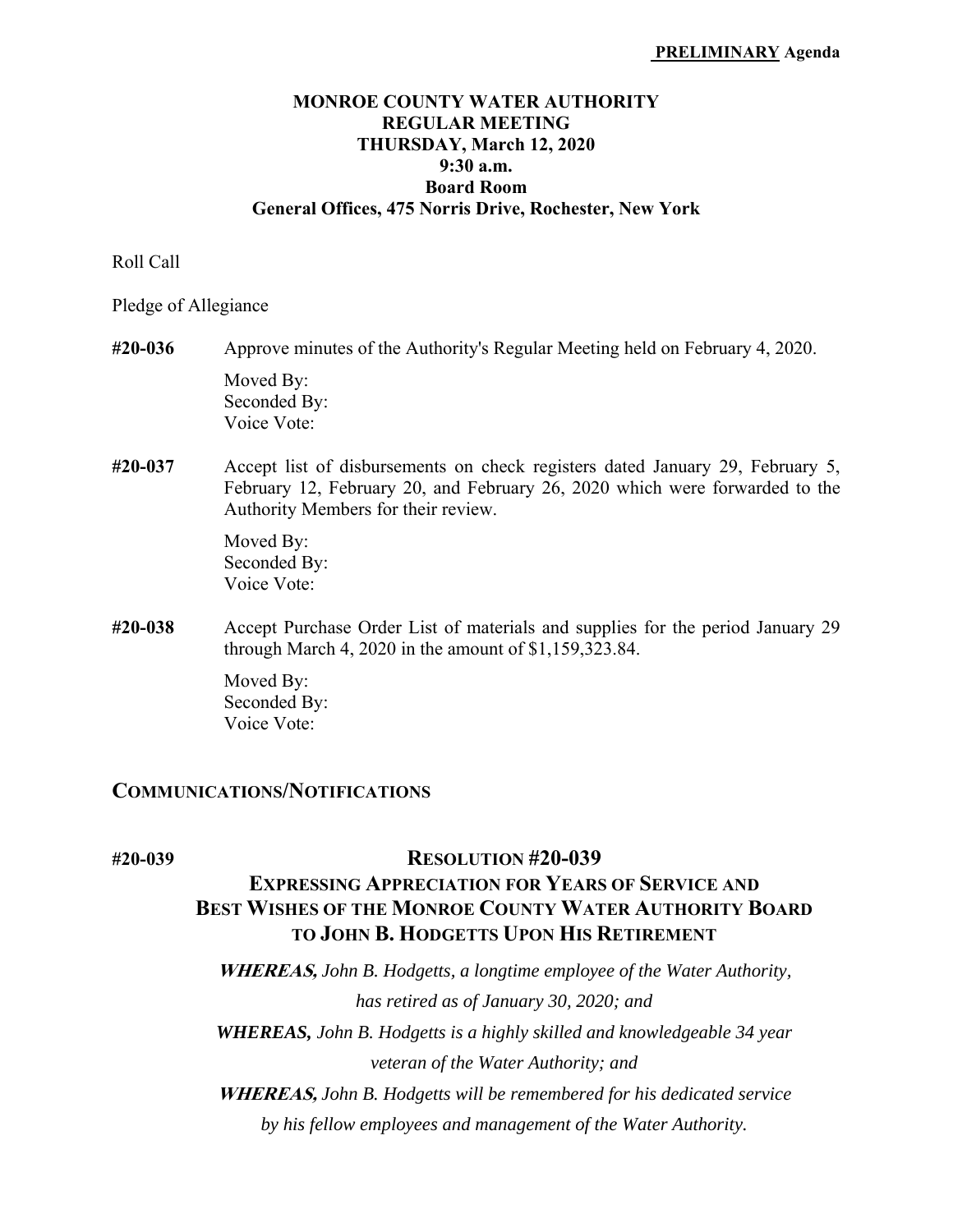#### *NOW, THEREFORE, BE IT RESOLVED, MCWA extends its appreciation*

 *and best wishes for a happy, fulfilling retirement; and* 

*BE IT FURTHER RESOLVED, the Recording Secretary of the Board is* 

 *hereby requested to forward a copy of this Resolution to John B. Hodgetts, MCWA Retiree.* 

Moved by: Seconded by: Roll Call Vote:

# **#20-040** Confirm the following personnel appointment pending approval and pursuant to the Rules and Regulations of the Monroe County Civil Service Commission:

 Promotional appointment of Ethan Davidson to the title of Programmer Analyst effective March 16, 2020, at Salary Schedule 3, Group 4.

 Moved By: Seconded By: Roll Call Vote:

**#20-041** Confirm the following personnel appointment pending approval and pursuant to the Rules and Regulations of the Monroe County Civil Service Commission:

> Promotional Appointment of Chad Adams to the title of Dispatcher effective March 16, 2020, at Salary Schedule 5, Group 3.

 Moved By: Seconded By: Roll Call Vote:

**#20-042** Authorize the purchase of **Clow/Eddy Hydrant Parts** from low responsive, responsible bidder, **T. Mina Supply East, Inc.** in the bid amount of \$25,104.60. This is a unit price contract based on estimated quantities and renewable for four one-year terms at the mutual, written consent of the Authority and the vendor.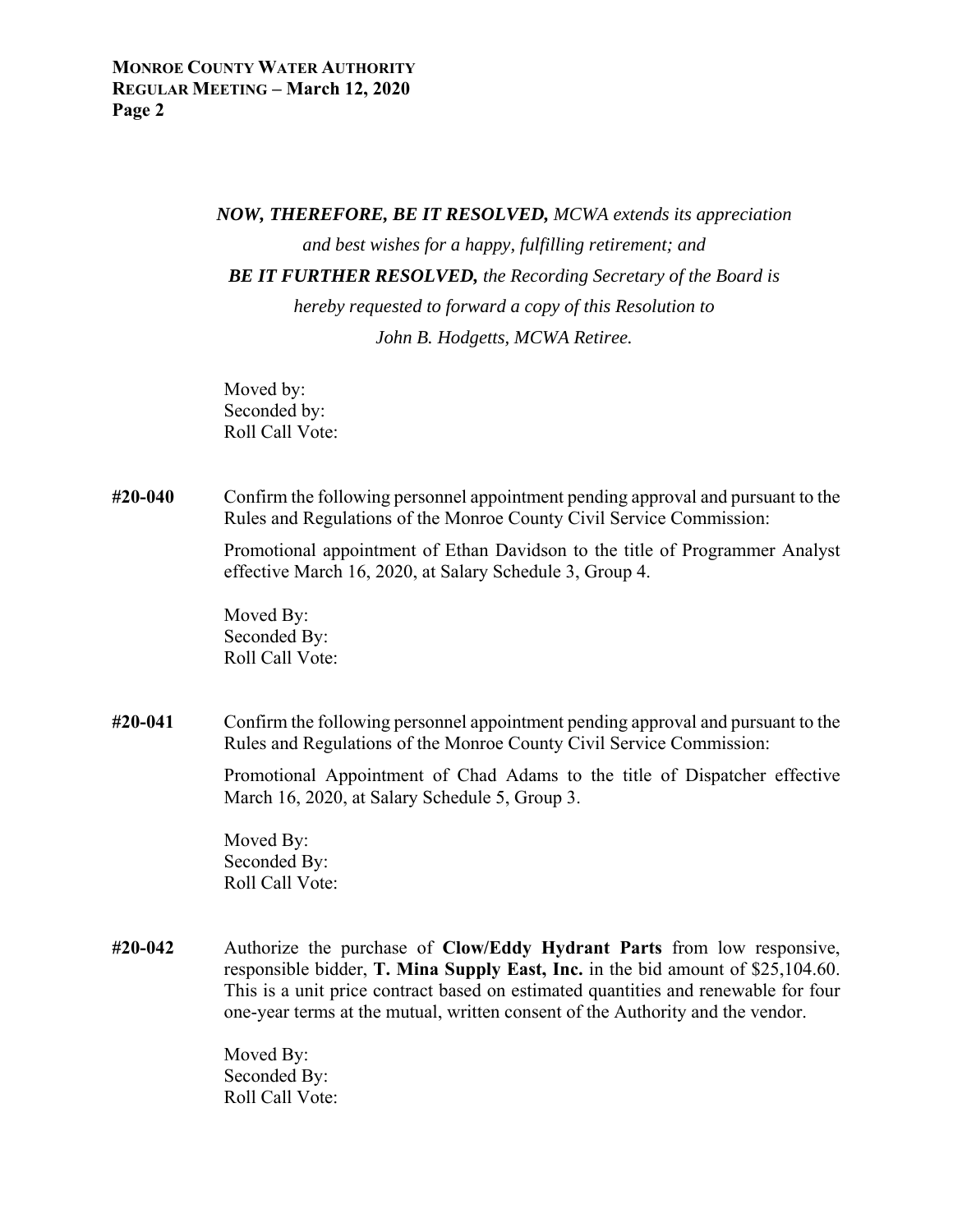**MONROE COUNTY WATER AUTHORITY REGULAR MEETING – March 12, 2020 Page 3** 

**#20-043** Authorize the execution of Professional Services Agreements with the following firms for **Environmental Engineering Services**: **ARCADIS US, Inc.; Barton & Loguidice, P.C.; Bergmann & Associates; CHA Consulting, Inc.; Fisher Associates, P.E., L.S., L.A., D.P.C.; La Bella Associates, P.C.; Passero Associates; O'Brien & Gere Engineers, Inc., a part of Ramboll; Ravi Engineering & Land Surveying, P.C.;** and **Wendel**.

> Moved By: Seconded By: Roll Call Vote:

**#20-044** Authorize the Executive Director to execute **Amendment 1** to the **November 4, 2019 Water District Main Extension Agreement with the Town of Pavilion.** 

> Moved By: Seconded By: Roll Call Vote:

**#20-045** Authorize the purchase of **Laboratory Supplies and Equipment**, to be ordered as needed utilizing New York State Office of General Services (NYSOGS) Contract, Group #12000, Award #23154, from **multiple vendors authorized by the Contract,** for an estimated amount of \$30,000 per term. This will be for an initial term through July 17, 2020, with an option to extend up to four additional 12-month terms through the contract period ending July 17, 2024.

> Moved By: Seconded By: Roll Call Vote:

**#20-046** Authorize the purchase of **Intelligent Facility and Security Systems and Solutions materials and services,** to be ordered as needed utilizing New York State Office of General Services (NYSOGS), Group #77201, Award #23150, Contract #PT68817, from **Johnson Controls, Inc.,** for an estimated amount of \$25,000 per contract term. This will be for an initial term through August 26, 2020, with an option to extend up to four additional 12-month terms through the contract period ending August 26, 2024.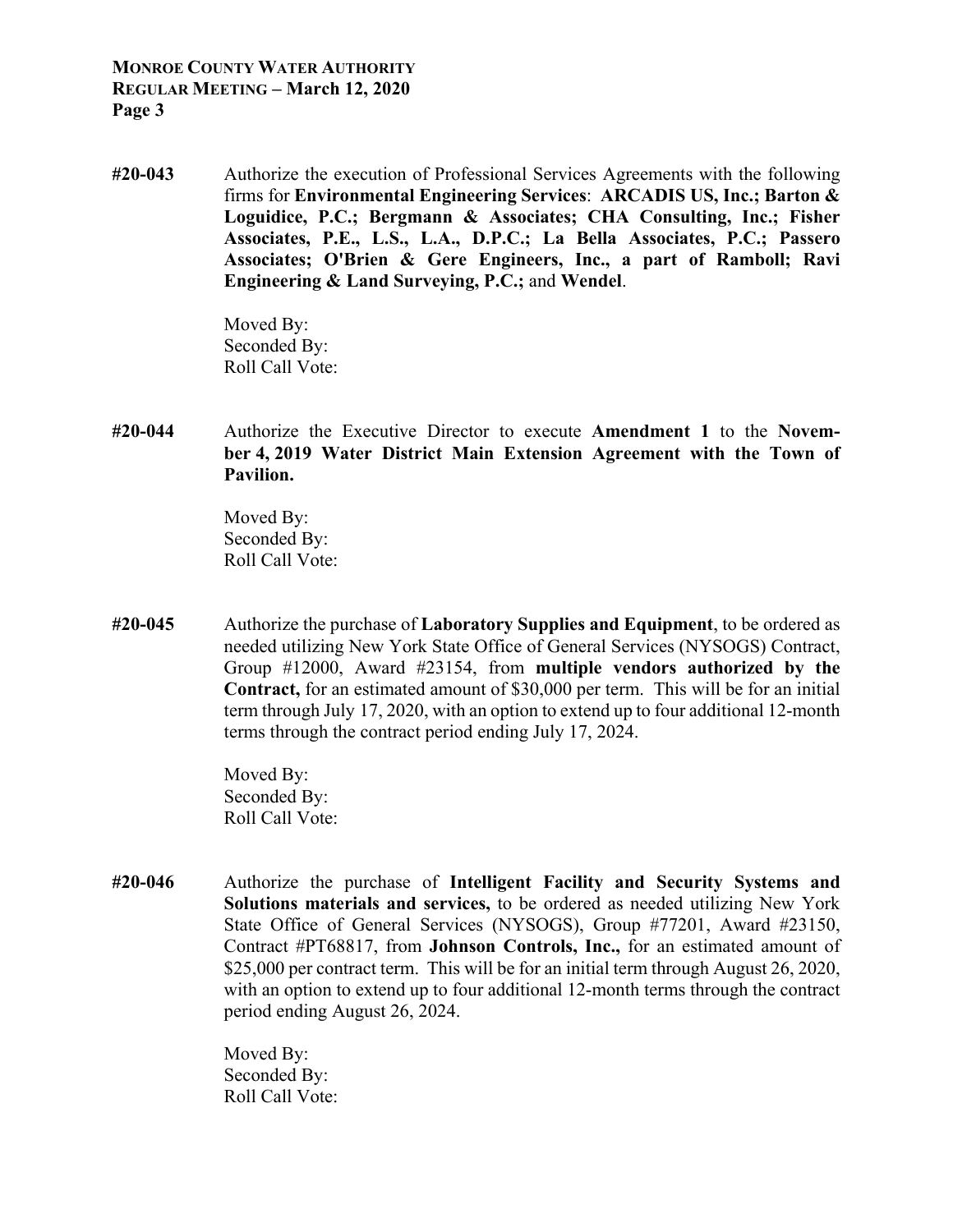# **MONROE COUNTY WATER AUTHORITY REGULAR MEETING – March 12, 2020 Page 4**

**#20-047** Authorize a commodity purchase order for the purchase of **Microbiological Testing Products** from **IDEXX Distribution, Inc.,** to be ordered as needed at the unit prices proposed for an estimated amount of \$120,000 for a term not to exceed two years beginning April 1, 2020 through March 31, 2022.

> Moved By: Seconded By: Roll Call Vote:

**#20-048** Authorize the award of a unit price contract for **Fiberglass Shelters** to the low responsive, responsible bidder, **MEKCO, a Division of ConceptWorks,** for the bid amount of \$25,188.

> Moved By: Seconded By: Roll Call Vote:

**#20-049** Authorize the purchase of **materials and services** for the **rehabilitation and repair of Kreag Road Booster Pump Station Pump No. 3** by **Siewert Equipment, a Division of Cummins-Wagner,** for an amount not to exceed \$18,000.

> Moved By: Seconded By: Roll Call Vote:

# **AUDIT COMMITTEE REPORT**

**#20-050** Upon consideration and recommendation of the Monroe County Water Authority's Audit Committee, the Board hereby approves the **2019 Annual Financial Statements** as audited by Bonadio & Co., LLP.

> Moved By: Seconded By: Roll Call Vote:

**#20-051** Upon recommendation of the Monroe County Water Authority's Audit Committee, the Board hereby approves the **2019 Annual Investment Audit** as performed by Bonadio & Co., LLP.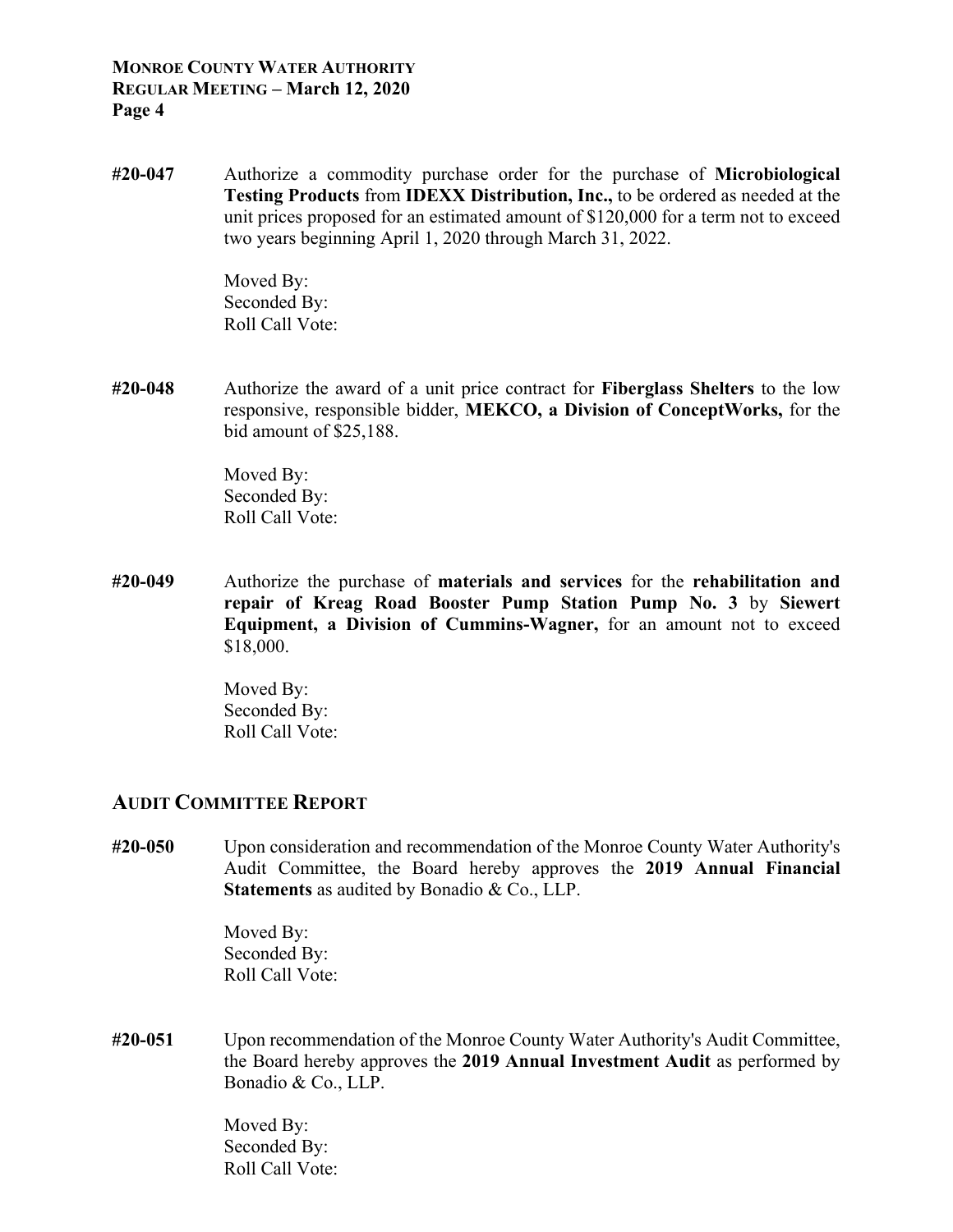# **MONROE COUNTY WATER AUTHORITY REGULAR MEETING – March 12, 2020 Page 5**

**#20-052** Approve the **2019 Annual Investment Report** as directed under Title 7, Section 2925 of the Public Authorities Law, issued under the Annual Statement of Investment Policy in effect through December 31, 2019.

> Moved By: Seconded By: Roll Call Vote:

**#20-053** Upon recommendation of the Monroe County Water Authority's Audit Committee, the Board hereby approves **Management's Assessment of the Effectiveness of Internal Control Structure and Procedures,** as presented on this date.

> Moved By: Seconded By: Roll Call Vote:

**#20-054** Approve proposal as submitted by Broker of Record, Brown & Brown of NY, Inc., and authorize coverage for **Cyber and Privacy Insurance** through **Chubb & Son, Inc.,** with the limits of liability and deductibles, as proposed, and inclusive of fees for service, for an estimated total cost of \$18,500. The term for insurance coverage is March 13, 2020 through March 12, 2021, with an option to extend through July 1, 2021.

> Moved By: Seconded By: Roll Call Vote:

**#20-055** The Members of the Authority expressly make the following determination for all awards of Procurement Contracts made during this meeting: (i) the proposed awardee has been found to be responsible; (ii) the proposed awardee complied with the State Finance Law provisions regarding Permissible Contacts (as defined in the Authority's Procurement Disclosure Policy); (iii) the proposed awardee has (or will prior to the final award being effective) complied with the State Finance Law provisions that require disclosure of all information required to be in the Authority's Solicitation Materials (as such term is defined in the Authority's Procurement Disclosure Policy); and (iv) the procurement process did not involve conduct that is prohibited by the Public Officers Law, the Authority's Procurement Disclosure Policy, and the Authority's Code of Ethics and Conflict of Interest Policies.